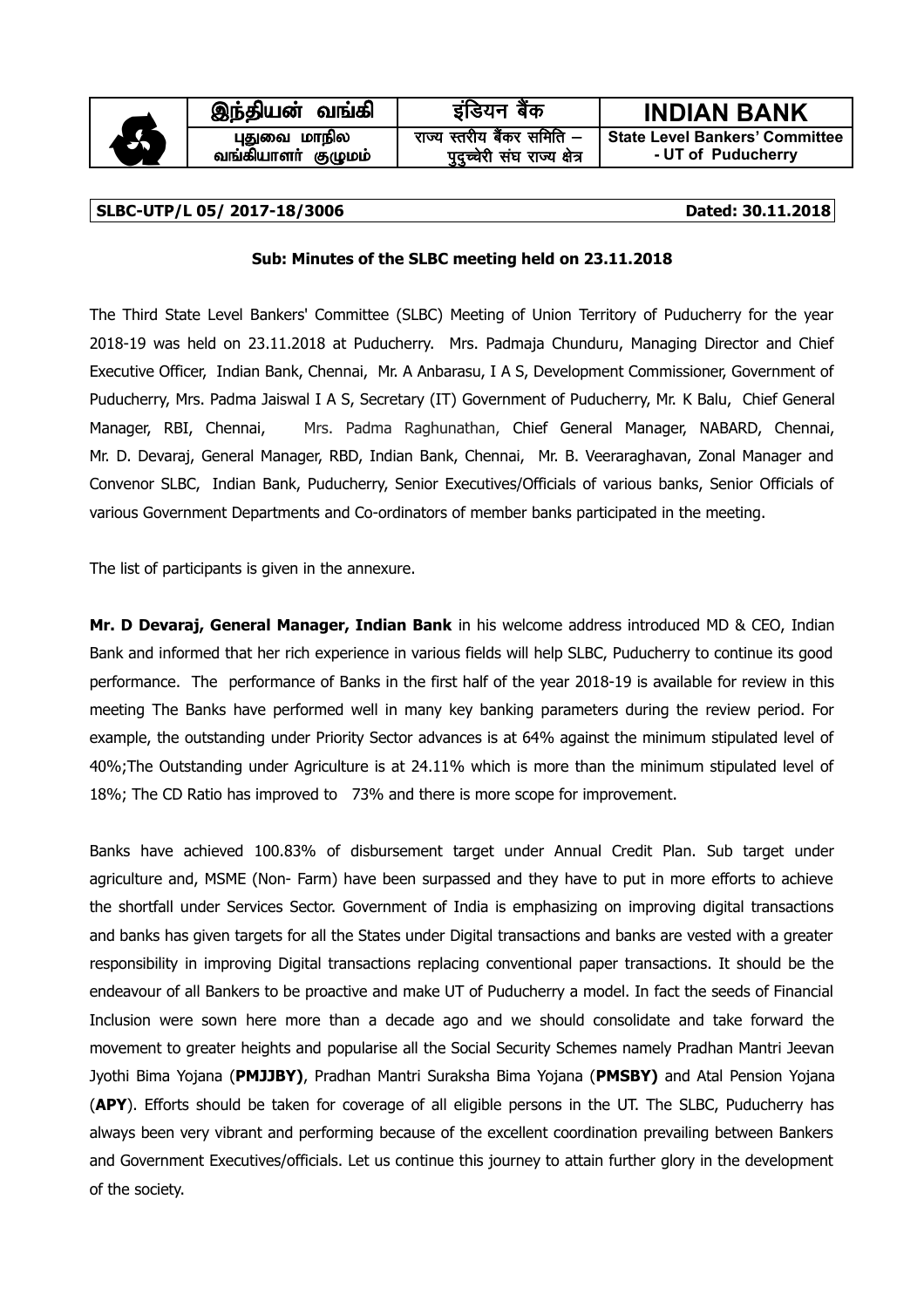**Smt Padmaja Chunduru, MD & CEO, Indian Bank in her presidential address** expressed her happiness on being part of SLBC, Puducherry. She outlined the economic scenario briefly.

The Indian economy grew at an impressive 8.2 percent year-on-year in the second quarter of 2018, on the back of a strong core performance and a healthy base is above 7.7 percent in the previous three months. It is the strongest growth rate since the first quarter of 2016. GDP Annual Growth Rate in India averaged 6.16 percent from 1951 until 2018.

#### **Key Highlights**

This is the highest growth in two years and strongest since the first quarter of 2016. Sectors which registered growth of over 7 per cent include 'manufacturing, 'electricity, gas, water supply & other utility services' 'construction' and other services'. The growth in the 'agriculture, forestry and fishing', is estimated to be 5.3 percent during this period. The official figures are much better than the expectations of economists who have predicted about 7.5-7.6 per cent Q1 growth. India's \$2.6 trillion economy surpassed France's in 2017, to be the world's sixth largest, and it was not far before the United Kingdom, according to the World Bank data.

Union Finance Minister while addressing the  $25<sup>th</sup>$  World congress of Savings and Retail Banks on  $15<sup>th</sup>$ November 2018 at New Delhi, reiterated that India will use its high growth rate to alleviate poverty and improve quality of life. It is proud to notice that India jumps 23 spots to  $77<sup>th</sup>$  rank in the ranking of countries by '**Ease of Doing Business'** Report 2018'**.** Last year India improved by 30 places from previous year. World Bank attributes this improvement to ease in payment of taxes online, reforms in access in Credit, improved power supplies, protection to minority investors, introduction of GST, steps initiated towards resolution of problems associated with Non-Performing Assets of Banks, further liberalization of FDI, etc.

The teething troubles relating to implementation of the GST are receding, which, coupled with improved, broad-based credit off-take, augurs well for the manufacturing sector and new investment activity. Recapitalization of Public Sector Banks and stronger resolution mechanism for stressed assets under the Insolvency and Bankruptcy Code (IBC) are likely to further improve the business and investment climate.

With regard to performance of banks in UT of Puducherry she observed that Government of UT of Puducherry has always been pro-active and pioneer in successfully implementing welfare schemes for the socially and economically downtrodden.

### **The following are some of the highlights of the performance of banks during first half year of FY 2018-19.**

- 1. Credit Deposit ratio has increased to 73% as of September 2018.
- 2. Against RBI stipulated target of minimum 40%, the Priority sector advances was at 64% of total advances.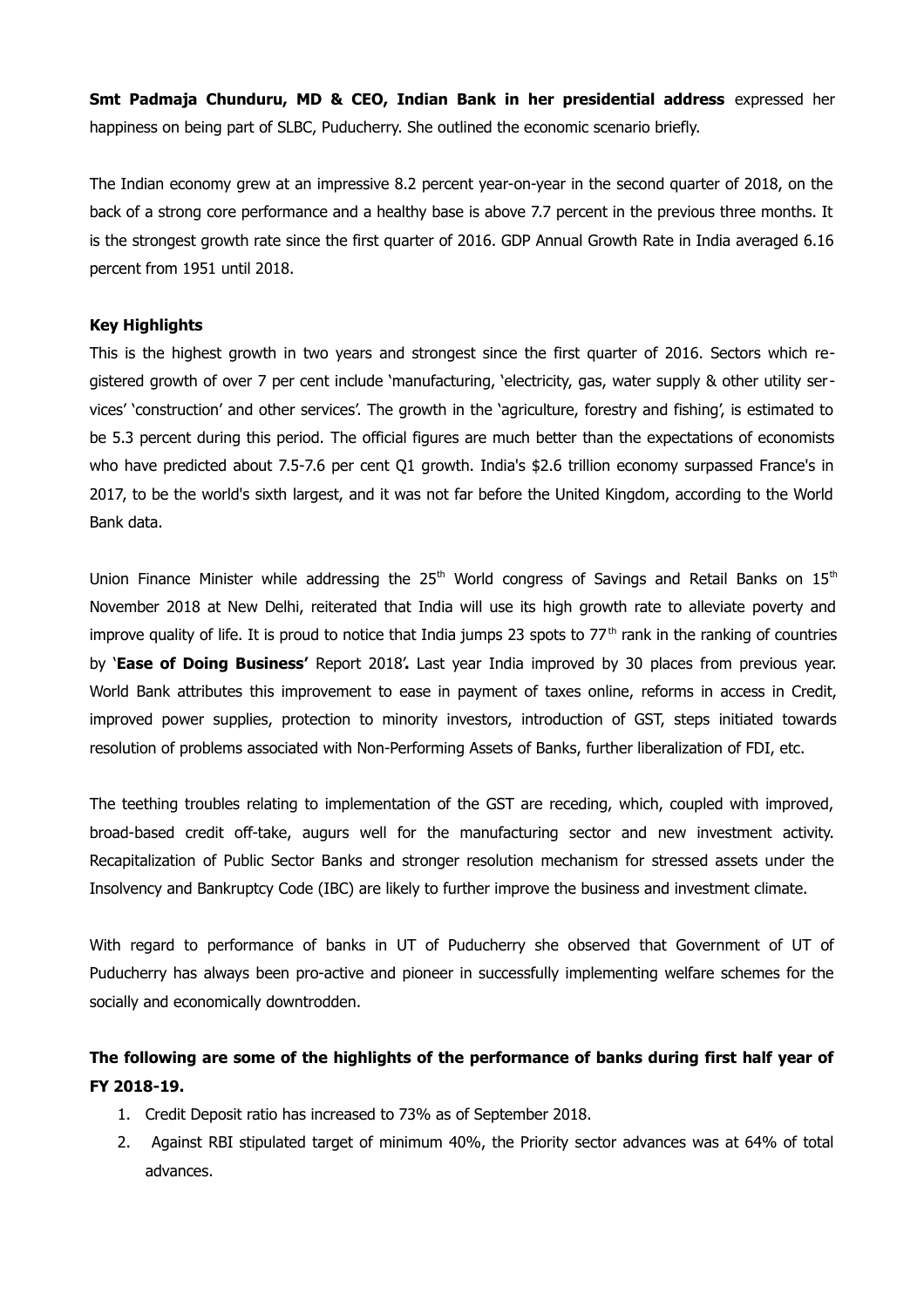- 3. Agriculture advances level was at 24.11% against the minimum stipulated target of 18% prescribed by RBI. It is heartening to note that the percentage is maintained over 22% since March 2016.
- 4. The weaker sections advances stood at 17.02% against the mandatory level of 10%, showing a healthy trend indicating that the Government sponsored programmes are well implemented by the stakeholders in UTP.
- 5. Advances to SC/ST under Priority sector lending is at 7.18 %
- 6. Lending to minority communities is at 15.70% as of September 2018.

UT of Puducherry witnessed deposits growth of 5.36% and advances growth of 6.38% during the first half of 2018-19. The growth is good but there is more scope for improvement.

#### **PERFORMANCE UNDER ANNUAL CREDIT PLAN**

She observed that banks in the UT achieved segment wise targets under ACP and overall achievement was 100.83% during the first half of the fiscal 2018-19. Under Agriculture sector, the achievement was 102.86%, under MSME 101.15% and other priority sector achievement was 96.20%. Banks have to put in more efforts to meet the small shortfall under other priority sector and achieve the targets for the current quarter comfortably in all sectors.

### **FINANCIAL INCLUSION**

The Policy makers in the country are conscious of the fact that there are dangers of development and progress benefitting a few and leaving many others out of inclusive system. The objectives of the Financial Inclusion are to bank the unbanked, secure the unsecured, fund the unfunded and service the un-serviced areas. It is pertinent to recollect the fact that in the year 2005, Dr. Y.V.Reddy, then RBI Governor visited UT of Puducherry and declared Mangalam village here as the first village in the country to have achieved 100% banking coverage under National pilot Project of Financial Inclusion (NPPFI). Subsequently as Lead Bank, Indian Bank played a vital role in the UT of Puducherry to make it the first among all the States / Union Territories in the Country to have provided banking services to all the villages. This pioneering step by banks in UT encouraged financial inclusion initiatives in other parts of the Nation subsequently.

- 1. Puducherry has started harvesting the benefits of financial inclusion and is evident from the fact that the achievement level of ACP and improvement of CD ratio.
- 2. It is also good to know that the Banks are performing well in Mudra loans also.

India being predominantly an un-insured and un-pensioned society, and hence Government is offering insurance at very affordable premium as part of social security system. Pradhan Mantri Jeevan Jyothi Bima Yojana (PMJJBY) for life coverage and Pradhan Mantri Suraksha Bima Yojana (PMSBY) for accidental coverage are very good schemes and 100 % coverage of all eligible population is expected in this literate Puducherry UT. I also appeal to bankers to popularize Atal Pension Yojana (APY), an excellent scheme to make a pensioned society. She requested the help of Government functionaries in improving the recovery of loans. Co-ordinated efforts with Government in recovery will help banks to improve lending also. Hub and spoke model will help in better control and better business.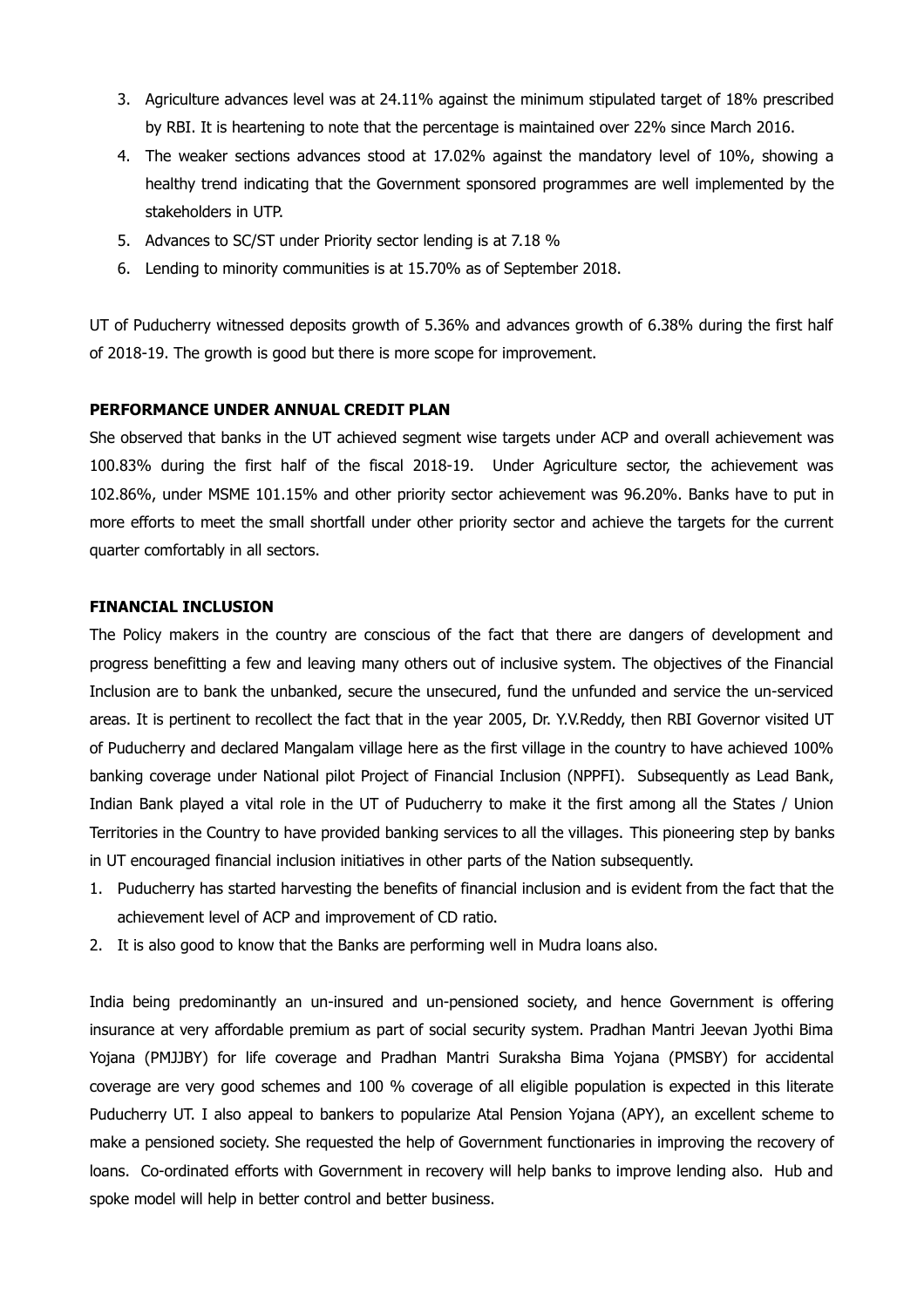Growth and prosperity of any region is closely associated with banks operating in the area. So far, the UTP has always been a trend setter. She expressed belief that the banker friends operating in this region will ever be willing to walk that extra mile to excel in their work and help the SLBC/Puducherry in achieving the expectation of the Government and other regulatory bodies in implementing all development related schemes.

**Mr. A Anbarasu I A S, Development Commissioner, Government of Puducherry** in his speech informed that UT of Puducherry got 4 special awards given by "India Today" group at Delhi recently for small states viz. Good Administration, Exemplary work in Health Sector, Promising initiatives in Agricultural sector. As in other states banks are more concerned with recovery of loans and Government is willing to help the banks in recovery aspects. If recovery is forthcoming then only banks would be able to lend more and reach the advance targets. Banks have to set benchmarks for speedy sanction of loans. They have to play a greater role for requirements of Karaikal region which was recently affected by Gaja Cyclone where the estimated loss is Rs.200 crores and central team would be assessing the damage. The assets lost in cyclone are to be made good in shortest possible time. Economy of Puducherry always grows in double digit and which is around 11% but it is slowly declining due to various factors. Hardware and electronic industry have more scope in Puducherry and Government is planning to hold a stake holders meeting shortly. Agriculture and allied activities have more scope and income of farmers is to be increased. Village level farmer groups, clusters can be encouraged and all farmers can be brought under co-operative umbrella. Product specific groups can also be formed. The milk needs of Puducherry are met from milk procured from outside the State. Banks can promote local women SHGs in Dairy development. Krishi Vigyan Kendra has recently organized discussion with exclusive women entrepreneurs regarding their training needs. Puducherry is an educational hub and helps in creation of Human Capital and Government is planning to start a state University of Agriculture and veterinary science. Law college would be upgraded to National Level. With regard to tourism sector Government is having more projects and is in the process of promoting water sports and other activities relating to tourism. He requested banks to provide adequate finance to all the sectors so as to ensure all round development of the State.

**Mr K Balu, Chief General Manager, Reserve Bank of India** in his address informed the recent developments of review by Monetary Policy Committee (MPC). RBI has issued guidelines on co-origination of loans by banks and NBFCs for lending to priority sector. MFIs and NBFC are outpacing even private sector banks in loan disbursement. Tab based lending is the technology followed in NBFC. It allows even a Higher Secondary educated person to apply and get loan. In order to leverage on the strengths of NBFCs, scheduled commercial banks (excluding Regional Rural Banks and Small Finance Banks) may engage with NBFC-ND-Sis to co-originate loans for the creating of priority sector assets. RBI has given master direction for relief measures in area affected by Natural calamities. Banks are to have a board approved policy which gives delegated powers to field level functionaries at the time of natural calamity. Officers in the grade of AGM/DGM are to be designated in all corporate offices as Financial Literacy officers to give much needed thrust to Financial Literacy. With regard to educational loans, the response time of bank is very poor and rejection comes at a delay and students are finding it difficult to approach other institutions. Banks have to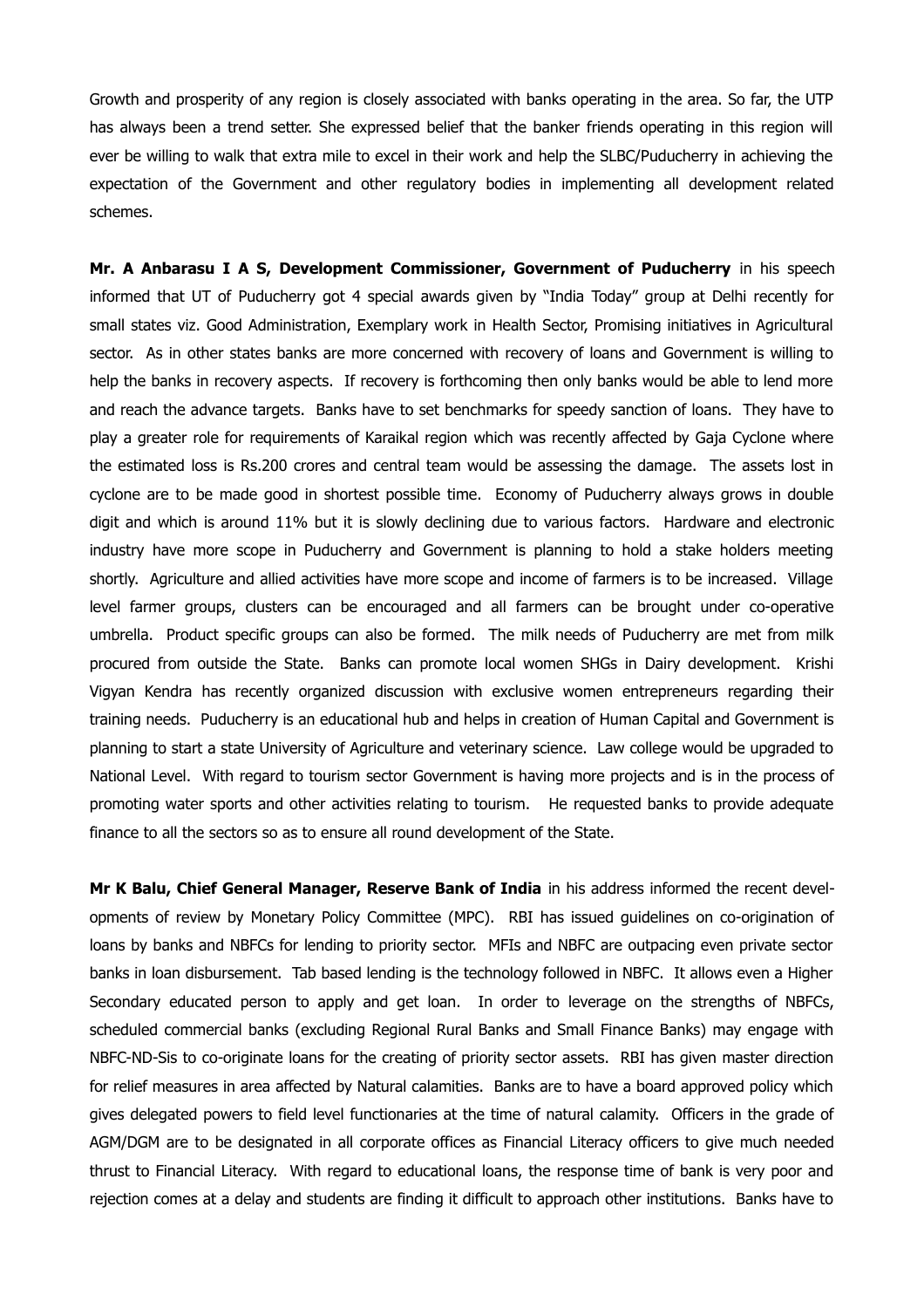act fast and give their decision sooner with reasons as per guidelines. In the age of Digital Banking, IT and Cyber security is very important in view of various threats due to virus and malware attack. Information technology review is to be done by independent and competent authority. Banks should not compromise operational risk and importance is to given to IT risk. BC network and Banking outlets are increasing and at the same time operational risk is also increasing. Control of BCs is to be increased. Technology is to be used for this on real time basis. Average uptime of BC is to be monitored. An All India study was conducted recently on MUDRA loans and it has been found out that NPAs are raising, Pre-sanction appraisal and Post sanction monitoring is weak. He requested banks to take note of the same and follow the basics of banking.

**Mrs Padma Raghunathan, Chief General Manager, NABARD** in her address informed that Potential Linked Credit Plan for UT of Puducherry has been prepared and it envisages a potential of around 3000 crores rupees which is 6% growth over the previous year. It covers all the sectors and is handy document for bankers to prepare the credit plan for the year 2019-20. DEDS scheme for dairy development is an im portant scheme and in UT of Puducherry so far only Rs.5 lakhs have been utilized and banks are providing loans for dairy development and requested them to input the data in ensure portal and claim subsidy. A new scheme for Agriculture Marketing Infrastructure is available in website of NABARD which can be utilized for improving storage and infrastructure development. The term loan component under Agriculture is only 5% and other states it is around 30%. Banks have to improve lending under term loans utilizing various schemes of NABARD and State Government. Area development programs prepared by NABARD will also help in this direction. Nabard has provided Rs.8.74 lakhs grant for 174 FLC programmes. NABARD is also providing funds for skill development programme of INDSETI. She requested for early allotment of Land for INDSETI by signing of MOU so that the infrastructure can be developed. NABARD has given a commitment of Rs.100 crores under RIDF of which Rs.74 crores has been utilized for development of education and tourism infrastructure. E Sakthi portal is to be fully development by including all the SHGs in Puducherry so that their credit requirements can be easily provided by the banks. Government of India is providing subsidy through Public Financial Management System platform and co-operative sector has been provided Rs.2.75 lakhs and the scheme is open upto  $31<sup>st</sup>$  March 2019. She requested banks to prepare their Annual credit plan for the year 2019-20 based on the Potential Linked Plan which is being released today.

**Mrs. Padma Jaiswal I A S, Secretary (IT), Government of Puducherry in** her address informed that the banking needs of migratory population is to be taken care off as the safety of money is to be ensured. The digital banking plays a greater role in this regard and last mile connectivity with branches is very much important. The remote and backward areas are to be provided with good telecom connectivity so banks can mobilize deposit and help in banking needs of the people. Financial literacy has to play its role in bridging the digital literacy gap between men and women and also old age people. Old people are to be trained to use digital and mobile technology for banking needs. Incentives are to be provided to start-ups, credit ranking of an individual can also be build using data from social media in addition to other rating parameters. Banks have to play a greater role in swachatha abhiyan by providing funds for various cleanliness related programmes of Government.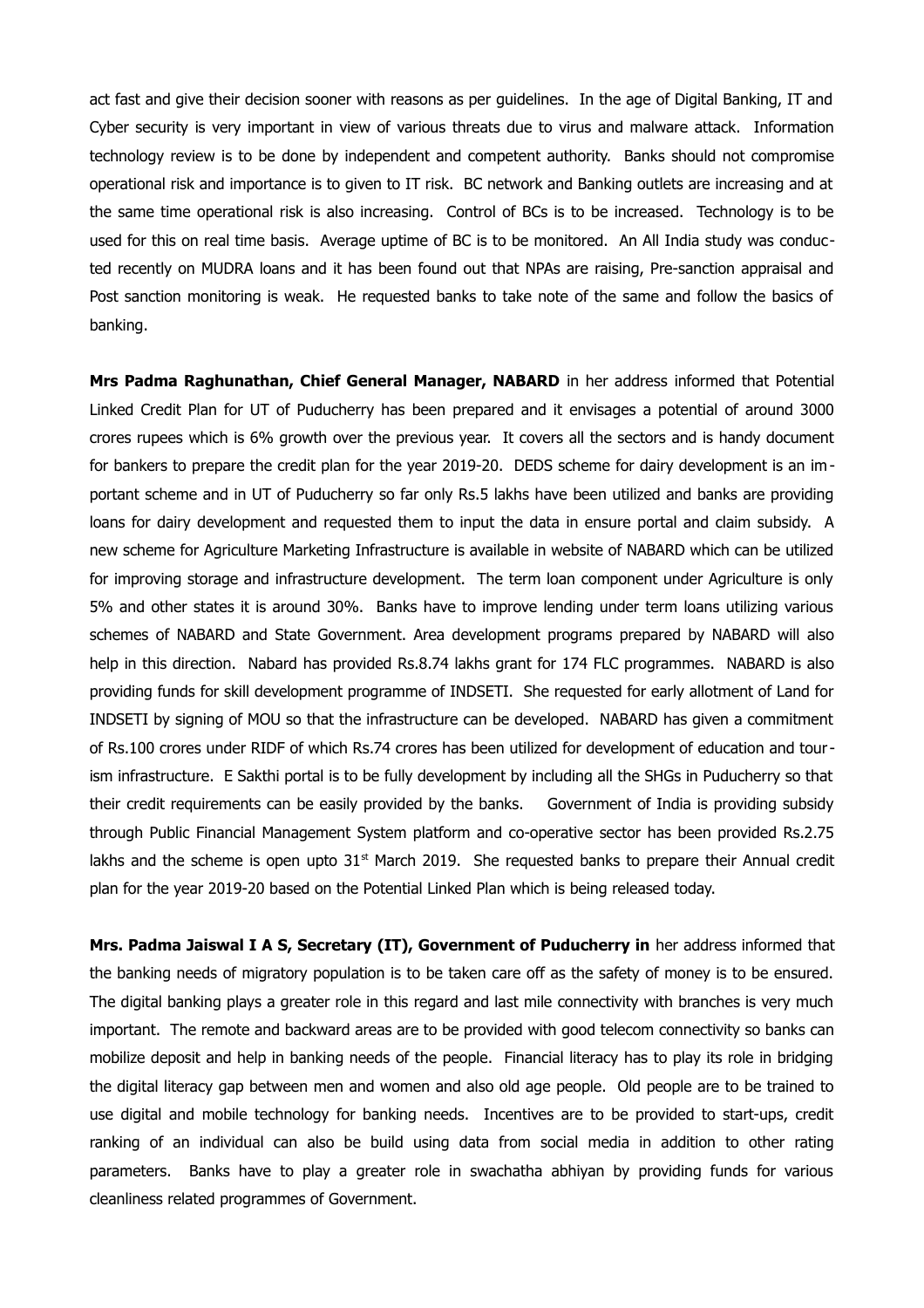**Mr. B Veeraraghavan,** Deputy General Manager and SLBC Convenor presented the agenda items for discussion

#### **AGENDA: 1 Confirmation of minutes of the SLBC Meeting held on 17.09.2018**

The minutes of the SLBC meeting held on 17.09.2018 was confirmed by the forum.

#### **AGENDA: 2 Review of follow up action taken on the decisions of the earlier meeting**

#### **2.1. DRDA-Allotment of Land for Indian Bank Self Employment Training Institute (INDSETI).**

The forum was informed all formalities have been completed for the transfer of land from Department of Health and Family Welfare Services to Department of Rural Development (DRDA) for allotment of the land for building infrastructure for INDSETI, Puducherry. The discussion of details of MOU is in final stages and MOU would be signed shortly. Development Commissioner also informed that Government would be expediting the same.

(Action – DRDA, INDSETI)

#### **2.2 Revamp of Lead Bank Scheme**

The forum was informed of the action taken with regarding the agenda. The second meeting of the subcommittee was convened on 09.11.2018 with all the members of the SLBC and various issues pertaining to SLBC UT of Puducherry were discussed.

#### **3. Financial Literacy**

The forum was informed of the progress made under Financial literacy in UT of Puducherry. The details of the programmes conducted during the quarter was also informed to the members and they were requested to fully utilize the services of the consellor for furthering the financial literacy efforts of the banks.

#### **4. Training**

The convenor informed the forum of the details of the training programmes conducted by Indian Bank Self Employment Training Institute (INDSETI) and number of persons trained during the first half of the year. The members were also informed of the upcoming training programmes to be conducted by INDSETI and requested all the members to fully utilize their services. Development commissioner suggested for close coordination with ITIs and polytechnics for more skill development programmes.

(Action –FLC, INDSETI & All banks)

#### **5. Pradhan Mantri Awas Yojana (PMAY)**

The forum was informed that Under PMAY urban so far 40 beneficiaries have been provided with loan of Rs.58.50 crores by Indian bank and PMAY (Rural) Scheme would be implemented in rural area in Karayamputhur with PLF co-operation and JLG mode. The concerned department is processing the applications received under the PMAY-Puduvai Plus scheme for EWS/LIG which is being implemented in UTP. Banks were requested to consider the applications as per guidelines. Representative from National Housing Bank informed that under PMAY scheme Rs.2.25 crores subsidy has been utilized for Puducherry and they are willing to provide training to banks regarding procedure for subsidy claim under PMAY scheme.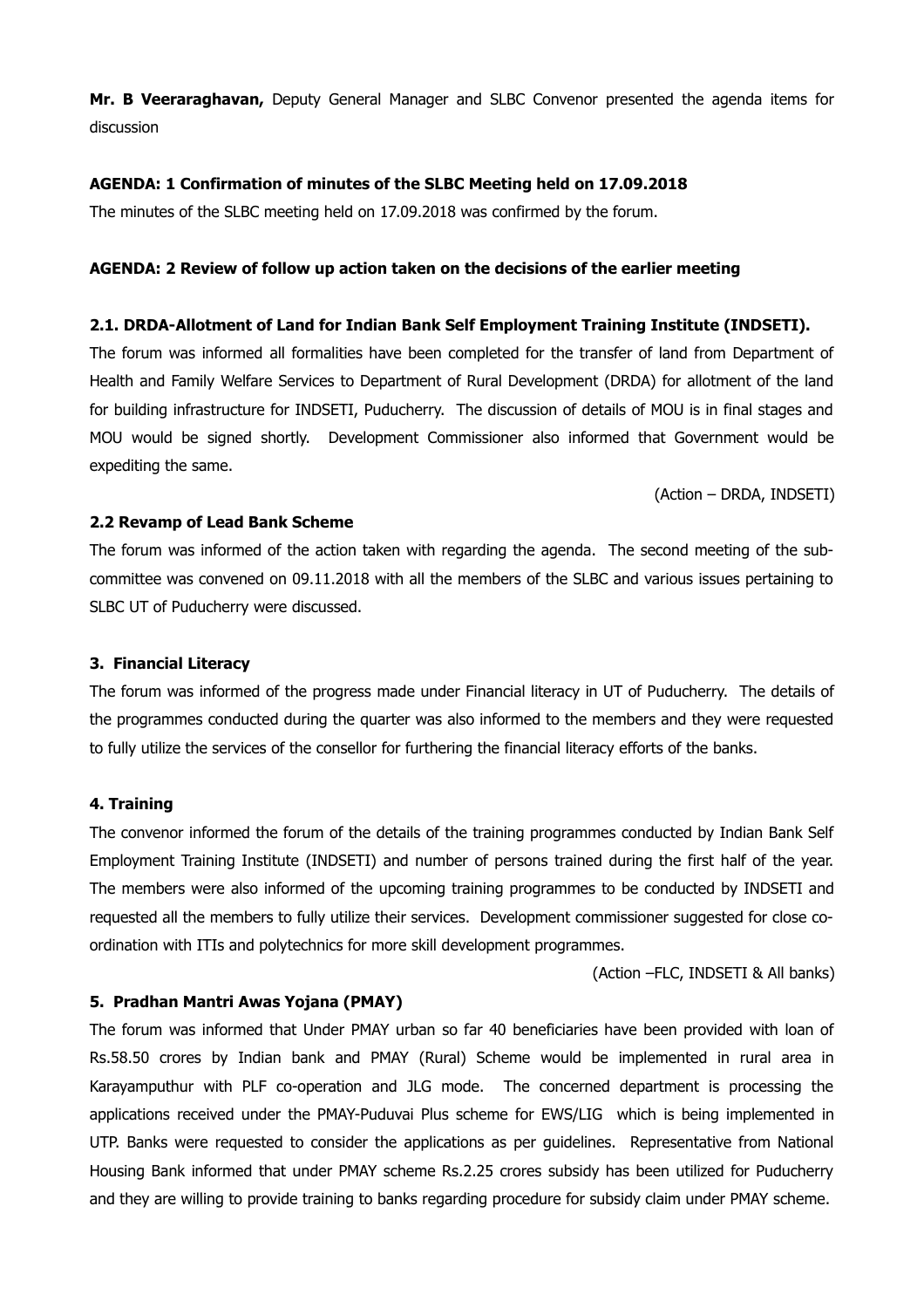### **AGENDA: 6 – Pradhan Mantri Jan Dhan Yojana (PMJDY), Mobile seeding, Aadhaar seeding & Authentication**

The member banks were requested to continue opening of new accounts to new members of the households for additional accounts under PMJDY and simultaneously seed the Aadhaar and Mobile numbers so as to enable the accounts to receive DBT benefits and also help in furtherance of digital payment and transactions in the account. In UT of Puducherry, in addition to identified Central Government Schemes, DBT is also implemented for State Government Schemes especially Old Age Pension. Banks have been requested by the UT Government to ensure payment of the pension amount to the beneficiaries at their doorstep without any difficulty especially to the very old, disabled beneficiaries etc who are not in a position to visit the bank branches to draw their pension. In this regard, banks have been requested to take immediate steps to identify and engage more BCs to their branches in UTP so that pension amount can be paid to these pensioners as requested by the Government of Puducherry. Banks were requested to inform the updated details of the BCs engaged by them and also their future plans for engagement of more BCs. The BCs are providing service at their respective locations/villages. There are no issues relating to connectivity and any problem which is encountered if any is solved immediately with the co-operation of the service providers. Banks were requested to send the updated details of bank branch, ATM and BCs to Government of India for updation in Jan Darshak App of Ministry of Finance. Banks to ensure smooth disbursement of food subsidy and other subsidies being credited to accounts of the beneficiaries, by extending fullest co-operation to the concerned departments.

#### **Promotion of Digital Banking in all area including villages**

As per Government of India guidelines, banks are requested to conduct awareness camps in all Service Area villages and urban wards to promote cashless transactions among the public. The focus is to be more on BHIM applications. BHIM-Aadhaar application, Dynamic and Static Bharat QR Code promotion. All the Government Departments are also been requested to switch over to digital mode of transaction to the maximum possible extent. Many banks have adopted villages under Digital India Scheme. The camps conducted are to be reported to Lead Bank for placing in SLBC along with the particulars of merchant onboarding with BHIM Aadhaar applications. Government of India has informed a target of 5 crore digital transactions for UT of Puducherry for the year 2018-19 and have also informed that progress would be monitored through dash board in "MeitY". Banks are requested to canvas 100 merchants for BHIM Aadhaar applications in smart cities and inform the progress made to Lead Bank.

#### **Honourable Supreme Court's Aadhaar Judgment**

The copy of the letter received from Government of India regarding Honourable Supreme Court Aadhaar Judgment-use of Aadhaar for opening bank accounts and withdrawal of money through AePS was placed for information and guidance of the members.

(Action – All banks)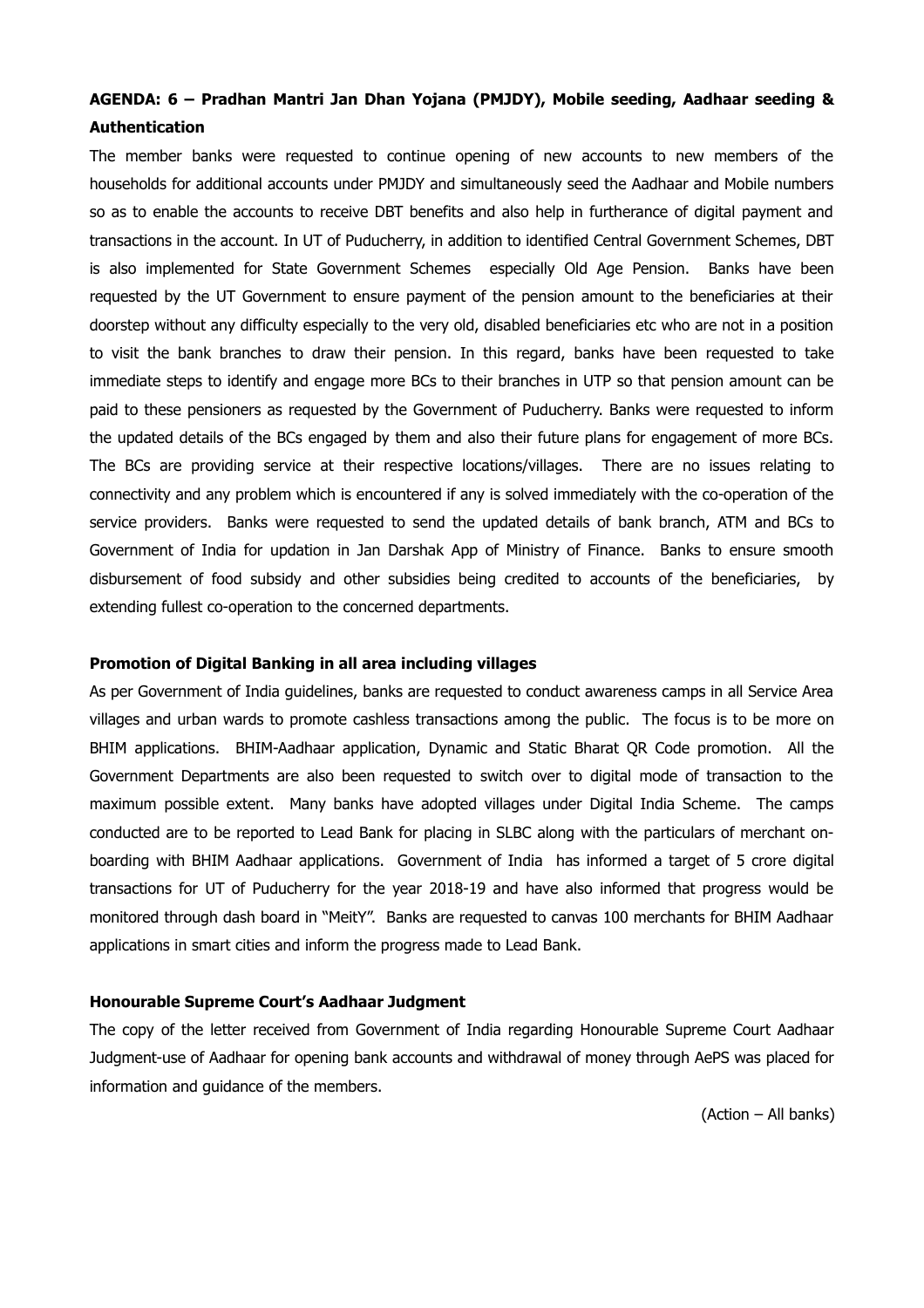#### **AGENDA: 7 – Enrollment under 3 Social Security Schemes**

The convenor informed of the latest position of enrolment under PMJJBY, PMSBY and APY and were requested to continue their efforts to enroll all the eligible beneficiaries under these 3 social security schemes. With regard to APY various campaigns are being conducted by PFRDA to bring at least 2% of eligible Indian population under APY ambit. Banks in UTP are also actively participating in the campaigns. CGM, RBI advised that the performance of various banks under social security schemes may be presented in SLBC.

(Action – All banks)

### **AGENDA: 8. Pradhan Mantri MUDRA Yojana (PMMY) & Stand-up India Scheme PMMY:**

Banks in Union territory of Puducherry have been providing loans for starting self employment enterprises under appropriate scheme of MUDRA. The overall achievement of UT of Puducherry as per MUDRA website under MUDRA as per PMMY website which also includes NBFCs, Microfinance institutions is placed at Rs. 570.20 Crores, of which under Shishu Rs.207.79 Crores to 69811 accounts, under Kishore Rs. 200.55 Crores to 10159 accounts and under Tarun is Rs.161.86 Crores to 2056 accounts.

#### **Start up India / Stand up India Programme (SUIP)**

As on 31.10.2018, 127 borrowers have been sanctioned loans under Stand-up India Scheme. It has been informed that the banks have to upload the sanctioned details in the portal and only the performance as available in the Stand-up India Portal will be taken into consideration by Government of India.

(Action – All banks)

#### **Agenda 9 - Review of performance of Banks in U.T. of Puducherry**

As at the end of September 2018, there are 275 bank branches in UTP covering 43 banking institutions. Per branch population for UTP works out to 4538. The position of deposit and Advances as on September 2018 was placed at Rs.16791.07 Crores and Rs.12223.27 Crores respectively. CD Ratio of UT has improved to 73% and banks were requested to speed up their lending so to improve the CD ratio.

#### **Agenda 10. Performance under Annual Credit Plan 2018-19 – Agriculture, MSME & OPS**

Deputy General Manager informed that half-yearly target under Annual Credit Plan was Rs.1401.60 Crores and banks have achieved Rs.1413.18 lakhs amounting to 100.83% . Under Agriculture and MSME sector the targets were surpassed and the achievement under OPS is placed at 96.20%. The Banks in UT of Puducherry continue to give thrust to Agriculture. Banks are requested to lend more so as to sustain the achievement and achieve the targets under other priority sector also in the coming quarters.

#### **Agriculture**

During the period under review banks in UT of Puducherry provided short term loans to 67313 farmers to the tune of Rs.704.66 Crores and the term loans is placed at Rs.31.31 Crores to 1496 accounts. Banks are requested to continue to disburse agricultural loan and give thrust for disbursement of investment credit under agriculture and allied sector to achieve the targets for MTL and finance to ACABCs to be explored. All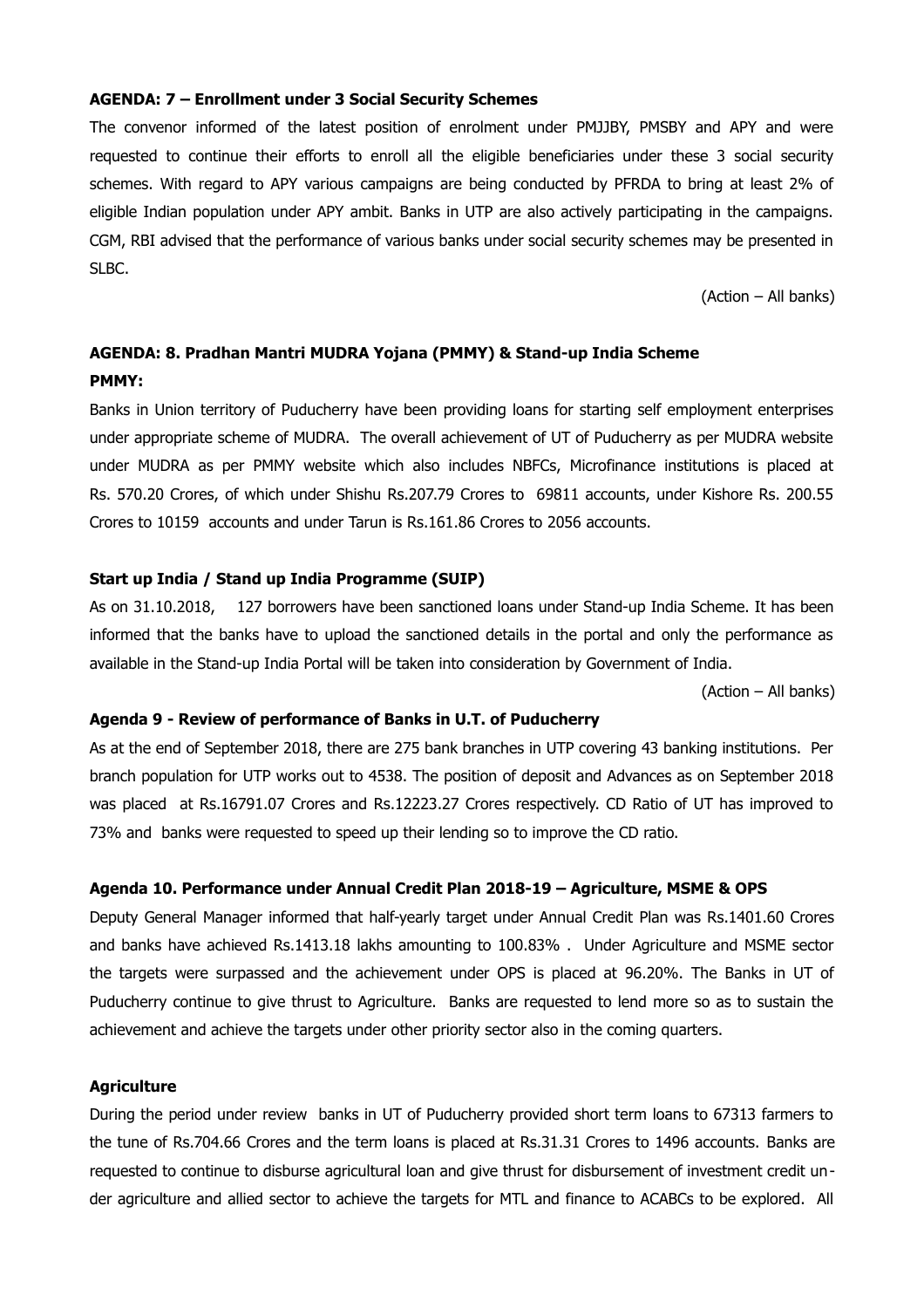the crop loans given to notified crops in the notified area are to be invariably covered under Pradhan Mantri Fasal Bima Yojana (PMFBY) in view of the premium subsidy provided by Government of Puducherry. The members were requested to utilize the available schemes for term lending to ensure Doubling of Farmer's Income by 2022.

#### **Performance under Kisan Credit Card Scheme:**

During the year upto September 2018, banks have issued 2103 new KCC and extended credit assistance of Rs.31.41 Crores. Banks are requested to provide Rupay KCC to all crop loans

#### **Milch Animal Applications**

Banks were informed that more then 2500 applications for purchase of milch animals in Ariyankuppam block have been forwarded to branches and banks are requested to consider the applications on merits and dispose the same immediately and also claim subsidy through ensure portal.

Banks are requested to utilize the special schemes formulated by NABARD including area development scheme to enchance credit flow to investment credit under agriculture.

#### **Credit Flow to Non-Farm Sector (MSME):**

The credit flow to MSME sector is placed at Rs.351.44 Crores. Banks are requested to take note of the recommendations of PM's Task force on MSME and achieve the targets and also inform the complete details of loans to Micro, Small and Medium Sectors.

#### **Housing Finance, Educational Loan and other priority sector**

The forum was informed that as per the information received from banks the total disbursement made to housing sector during the year 2018-19 upto September 2018 was Rs.83.94 Crores and the educational loan is Rs.15.82 Crores.

#### **Vidya Lakshmi Portal**

Government of India has advised banks to route all education loan applications through Vidya Lakshmi Portal (VLP) only. In this regard all the banks are also requested to conduct awareness campaigns. All the banks were requested to inform the details regarding the same and progress made in processing of applications through Vidya Lakshmi portal.

#### **Credit Flow to other sectors under Priority Sector:**

Under other priority sector, targets have been assigned to banks for Export Credit, Renewable Energy and Social Infrastructure also. All the banks are requested to classify the advances accordingly and report the same so as to present the details for review.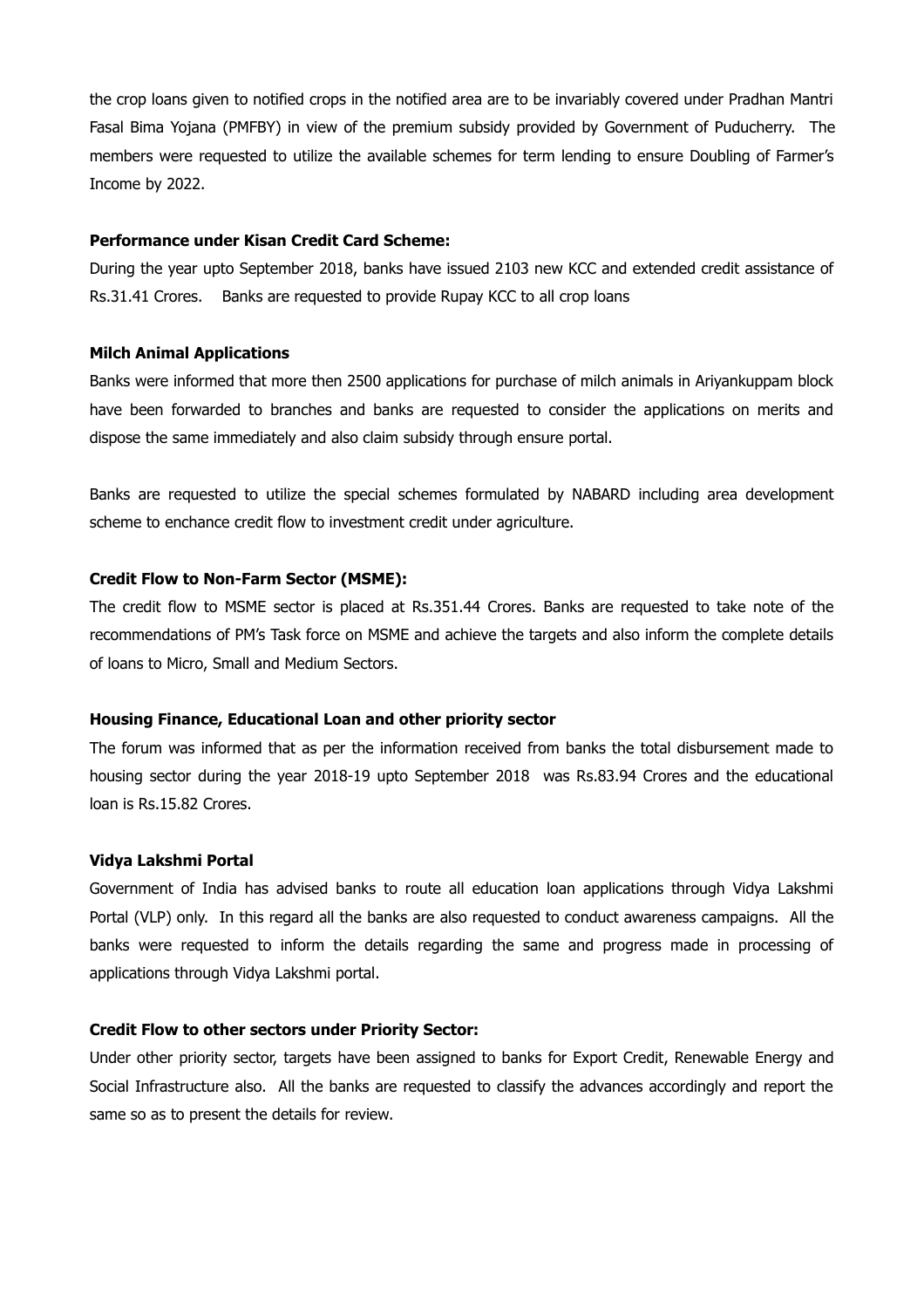#### **Disbursement to Minority Community, SC/ST & Women**

The convenor informed that as per the information received from banks the disbursement to minority communities is placed at Rs.61.13 cores, to SC/ST Rs.41.87 Crores and Rs.93.37 Crores to women beneficiaries.

#### **Agenda 11 - Performance under SHG Credit Linkage and Joint liability groups.**

During the year 2018-19 upto September 2018, 1348 groups were credit linked to the tune of Rs.34.87 Crores. Banks are requested to inform the details of active SHG SB accounts out of the SHGs who have opened SHG SB accounts before the end of this month so as to arrive at the correct data regarding the availability of SHGs in Puducherry.

E Sakthi portal has been operationalized by NABARD in UT of Puducherry and the details of DRDA promoted groups are presently available. All the banks are requested to inform the details of all SHGs which are having accounts with their branches in UT of Puducherry (including NGO, PUDA groups also) so as to complete the SHG digitalization at the earliest. Chief General Manager, RBI advised that the SHG and JLG models were found to be largely successful and therefore banks should pursue this portfolio. The details of groups financed by small finance banks are also to be furnished to lead bank.

**Joint Liability Groups (JLG) -** During the year 2018-19, upto September 2018, banks in UTP have extended credit to 923 JLGs amounting to Rs.1029.50 Lakhs. Banks are requested to make all out efforts to achieve the target of 2000 JLGs.

#### **Agenda 12 - Performance under Government Sponsored Schemes in UT of Puducherry**

Applications are being submitted through online mode under PMEGP by the beneficiaries. Banks are requested to log in online to view the status of the applications and update the sanction details. All the banks are requested to follow the RBI time norms in disposal of applications. Banks are requested to claim subsidy and to send utilization certificates to the line departments then and there. DAY-NRLM and DAY-NULM loans are also eligible for Interest Subvention Benefits. For the year 2018-19 as against the target of margin money utilisation of Rs.141.48 lakhs under PMEGP. Banks have sanctioned 33 applications involving Margin Money of 58.86 Lakhs as on 31.10.2018 The list of pending applications bank wise received from KVIC have been sent to the banks for information and necessary action. Under NULM & Mudra more than 5000 applications have been sent to banks. With regard to PMEGP, banks should upload training certificate, loan statement of account and claim subsidy only on online portal. All the banks are requested to ensure achievement of the targets. Banks are to act fast so as to ensure timely disposal of the applications. Bankwise pending details may be discussed in BLBC and Sub-committee meetings,

(Action – Line Departments & banks)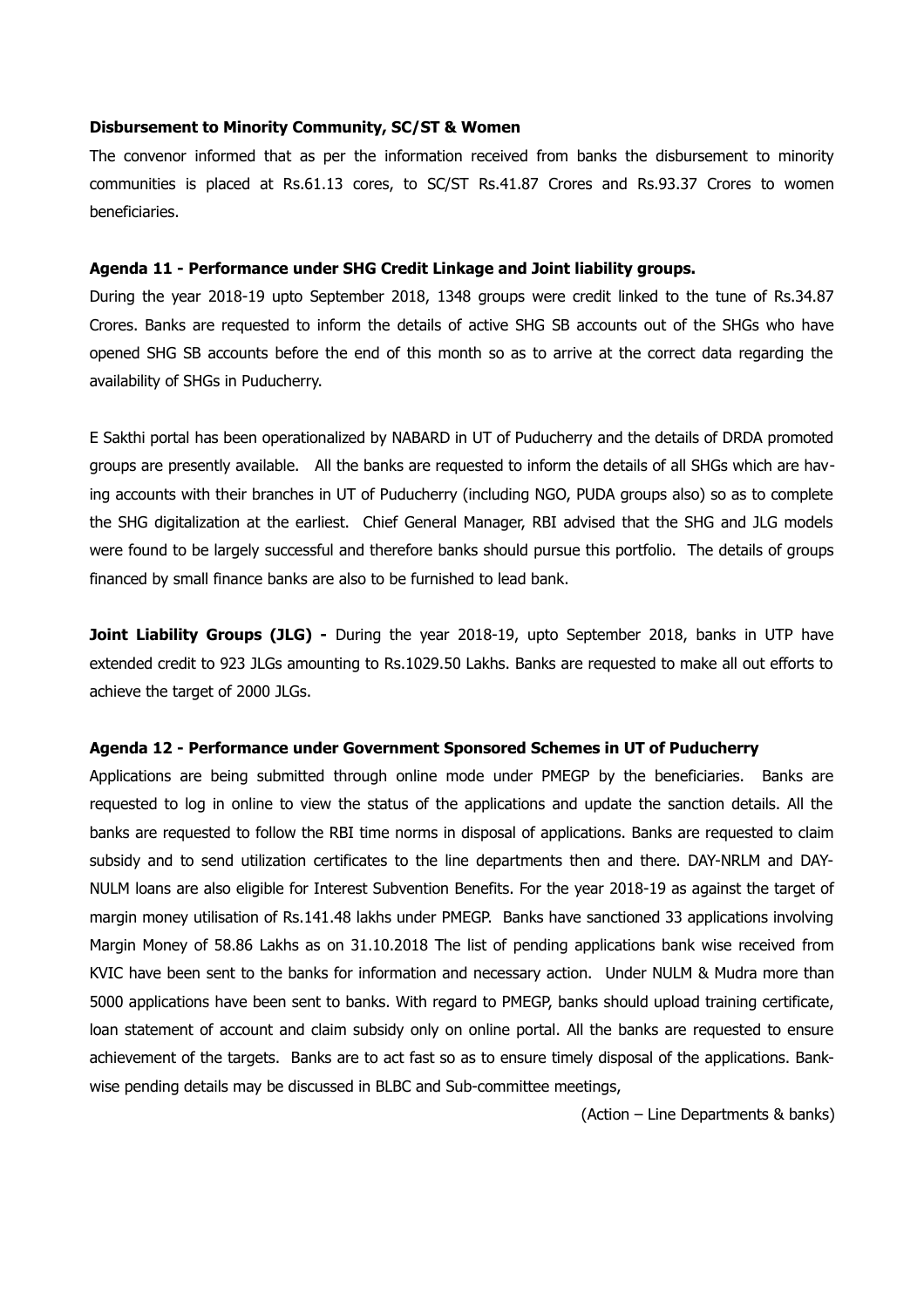#### **Agenda 13 - Review of Recovery Performance under Government Sponsored Schemes**

The forum was informed that the rate of recovery recorded under Priority Sector was 76%. The comparative details of NPA as on the same time last year and current quarter was also informed to the members. All the banks were requested to furnish full and complete DCB and NPA details. CGM, RBI, requested the SLBC to present the sector-wise recovery details also and also to exclude JL under Agricutlure recovery so as to arrive at correct sector-wise recovery details of banks.

#### **Agenda 14 – Submission of LBR 2 and LBR 3 Returns**

The level of submission of LBR 2 and LBR U2 by bank branches in UT of Puducherry for the year 2018-19 as of September 2018 was informed to the forum. Even though the formats were sent well in advance, repeated telephonic reminders, information through various meetings and personal visit to branches was required to reach the above level of submission. Member banks co-operation is very much required in future so as to submit data within 15 days of completion of the quarter.

District Co-ordinators and controlling offices are requested to ensure timely submission with all relevant particulars. In addition to digital mode of submission of data through email, On-line submission facility would be introduced shortly. SLBC convener requested the member banks to continue their co-operation in ensuring correct and timely submission of Lead Bank Returns.

All banks are requested to advise their Branch Managers to attend BLBC meetings without fail. In the Subcommittee it is proposed to put a slide on chronic defaulters to meeting and submission of data. The guidelines of RBI regarding the same was also informed to the members.

### **Agenda 15. Steps taken for improving land record, progress in digitization of land records and seamless loan disbursements.**

As per the available information the digitalization of land records has also been taken up in Puducherry as per National Land Records Modernisation Project and the concerned department has been requested to periodically update the progress made in this regard.

#### **Agenda 16.Discussion on Market Intelligence Issues e.g.**

a. Ponzi Schemes/ Illegal Activities of Unincorporated Bodies/ Firms/ Companies Soliciting Deposits from the Public

- b. Banking Related Cyber Frauds, phishing, etc.
- c. Instances of usurious activities by lending entities in the area, cases of over indebtedness
- d. Credit related frauds by borrower groups, etc.

With regard to the above agenda SLBC has not received any information regarding the same and we are in touch with the concerned department for the same. The details if any received will the placed for information of the members.

All the banks are requested to give adequate publicity regarding conversion of Magnetic Strip ATM card to EMV chip ATM card which has more security features and difficult to clone through skimming.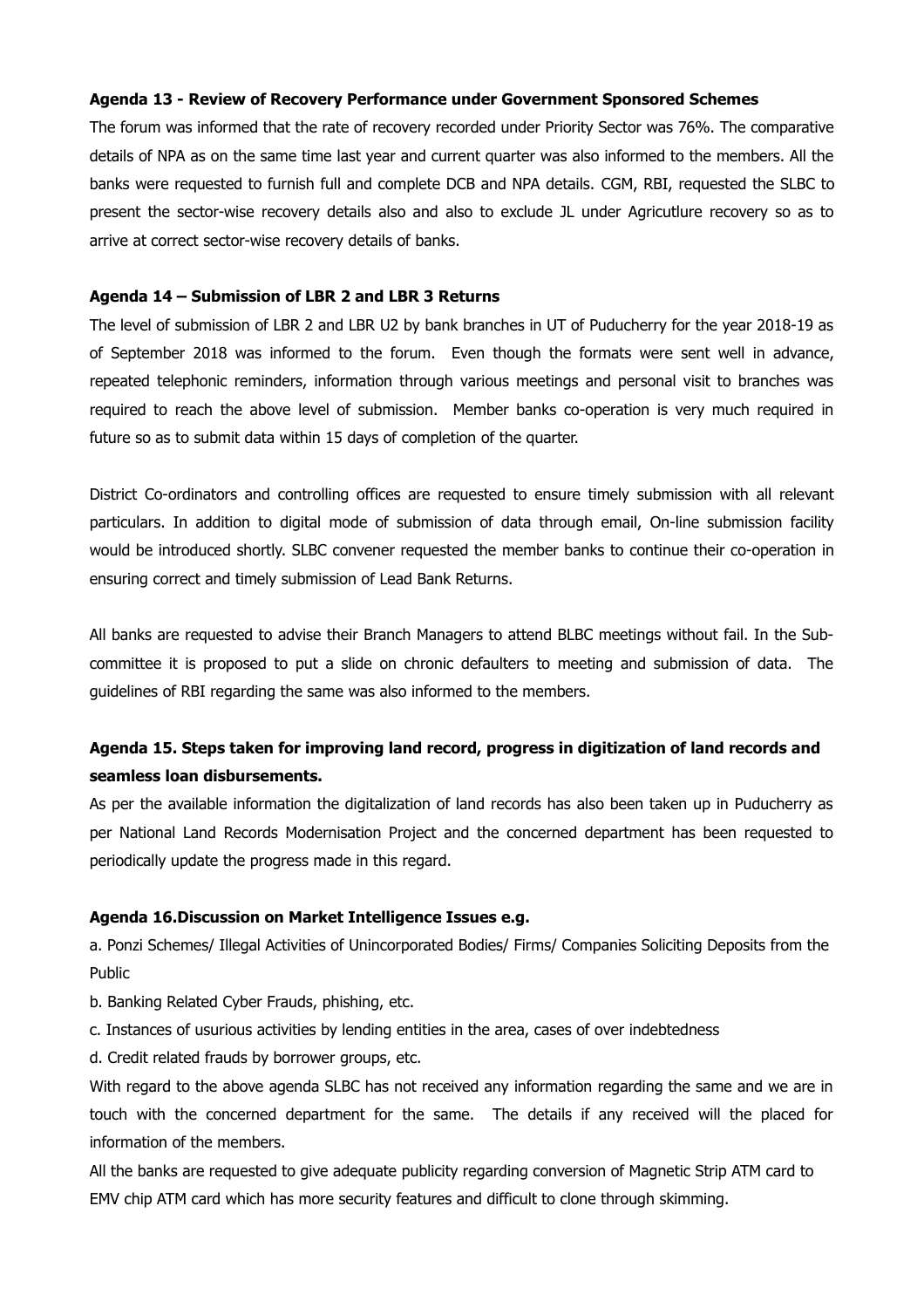Banks are requested to take note of the recent instance as reported in Newspaper regarding duplication of ATM card through skimming device and withdrawal of money from account holder in Puducherry. All are requested to educate the account holders regarding such instances and frequent change of PIN number etc to safe guard their hard earned money. Chief General Manager, Reserve Bank of India requested banks to inform their experiences regarding phising, skimming and other kind of fradulant activities reported to them by their customers so that necessary caution may be given to other members. Government may also share their Market intelligence reports regarding various frauds reported to them. IT and Data related fraud details to be shared and banks to ensure safe digital architecture.

#### **Agenda 17 – Success Stories**

#### **Success stories of an entrepreneur were presented for information of the forum.**

Mr. R Azhagappan hailing from Karasur Village of UT of Pondicherry studied Diploma in Mechanical Engineering. After his education, he was working in various companies in his related filed. Having learnt the works fully and developing a good customer circle, he decided to start his own manufacturing Dye Casting Unit. He was assisted with Credit assistance of Rs 24.00 lacs by Indian Bank, Villianur branch.

Mr B Radhakrishnan had his education as Diploma in Printing and Designing. After his education he started his own business ad designer and printing. He wanted to expand his business and go for technology oriented and modern activities. He has chosen to start DTP unit with specialization in ID card making activities. He was assisted with credit assistance by Allahabad bank, Puducherry with project outlay of Rs 8.50 lacs.

The entrepreneurs talked briefly about their experience before and after start of self employment venture and the hand holding support provided by Bank, Government Departments and training provided by INDSETI.

#### **Agenda 18 Any other matter for information of members**

Members were informed that North East Monsoon brings rains to UT of Puducherry during November and December. Banks to utilise the rains for lending more to farming activity. During this months cyclones would be forming in the Bay of Bengal and cross the Eastern coast.

In event of declaration of Natural Calamity due to crop loss by the Government, Banks are requested to extend all relief measures as envisaged under RBI Circular dated 17.10.2018 on relief measures to areas affected by Natural Calamity.

The meeting concluded with vote of thanks by Mrs. Margeret Laetitia, Chairperson, PBGB, Puducherry.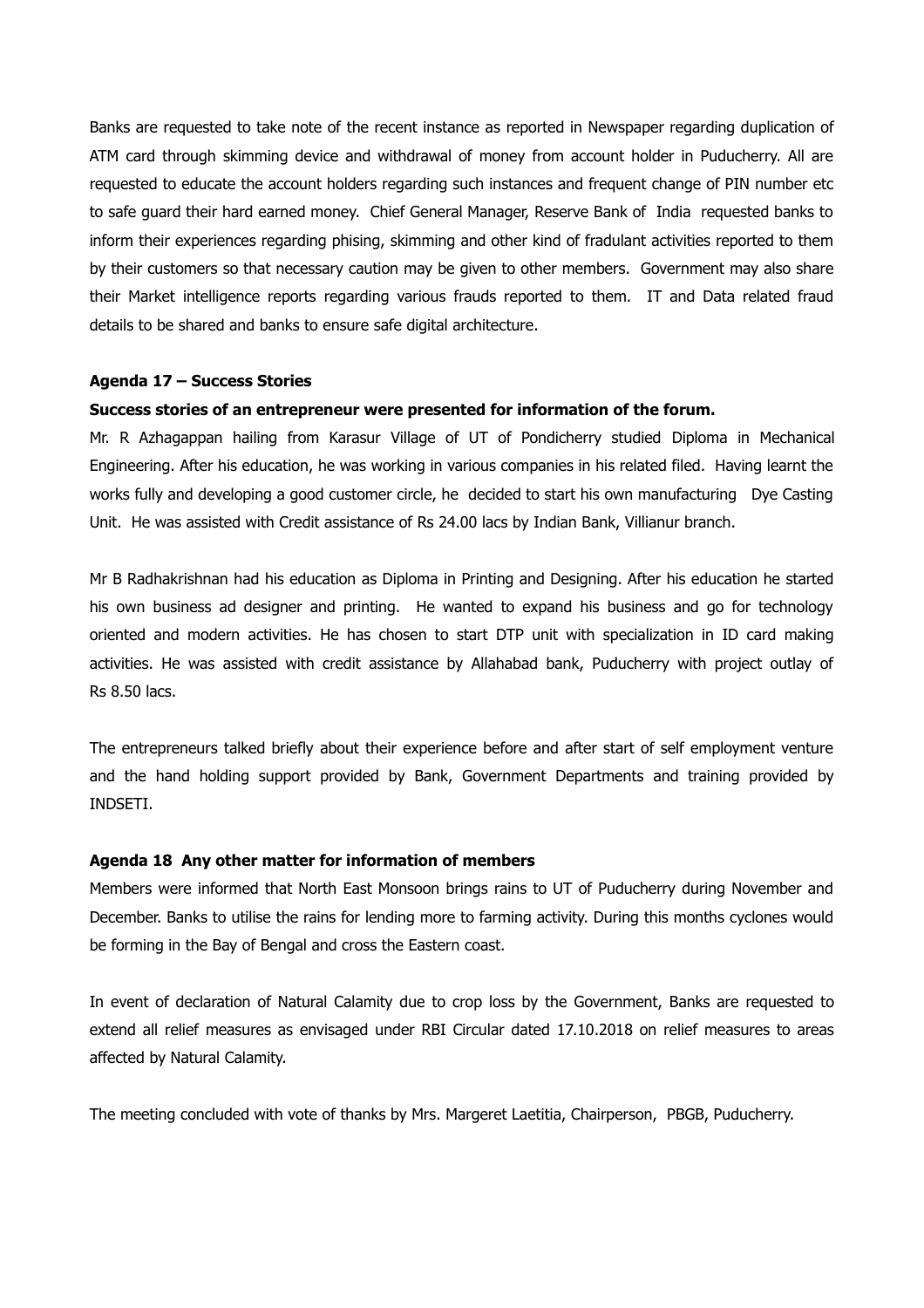## **List of participants of the SLBC convened on 23.11.2018**

| S.No. | <b>Name (Sarvashri)</b> | <b>Designation</b>           | <b>Institution</b>       |
|-------|-------------------------|------------------------------|--------------------------|
| 1.    | Padmaja Chunduru        | MD & CEO                     | Indian Bank              |
| 2.    | A Anbarasu I A S        | Development Commissioner     | Government of Puducherry |
| 3.    | Padma Jaiswal I A S     | Secretary (IT)               | Government of Puducherry |
| 4.    | K Balu                  | Chief General Manager        | RBI, Chennai             |
| 5.    | Padma Ragunathan        | <b>Chief General Manager</b> | NABARD, Chennai          |
| 6.    | D Devaraj               | General Manager              | Indian Bank, Chennai     |
| 7.    | B Veeraraghavan         | DGM, SLBC Convenor           | Indian Bank, Puducherry  |

# **BANKS/FINANCIAL INSTITUTIONS**

| S.No. | Name (S/Shree)       | <b>Designation</b>              | <b>Bank</b>              |
|-------|----------------------|---------------------------------|--------------------------|
| 1.    | J Sujatha            | Deputy General Manager          | Reserve Bank of India    |
| 2.    | A Veera Shankar      | Deputy General Manager          | <b>NABARD</b>            |
| 3.    | V Masher             | Deputy General Manager          | <b>NABARD</b>            |
| 4.    | J Balakrishnan       | Chief Regional Manager          | IOB                      |
| 5.    | J Margeret Laetitia  | Chairperson                     | PBGB                     |
| 6.    | K Edwin Paul         | Assistant General Manager       | <b>UCO Bank</b>          |
| 7.    | Uma Gurumurthy       | Assistant General Manager       | <b>NABARD</b>            |
| 8.    | S Thiyagarajan       | Assistant General Manager       | Reserve Bank of India    |
| 9.    | A Edwin Prabu        | <b>Assistant Adviser-DEAP</b>   | RBI                      |
| 10.   | Vinayak Navghare     | Assistant General Manager       | <b>SIDBI</b>             |
| 11.   | S Durairajan         | Assistant General Manager       | Lakshmi Vilas Bank       |
| 12.   | R Rajagopal          | Assistant General Manager       | <b>Indian Bank</b>       |
| 13.   | S Gulothungan        | Assistant General Manager       | <b>Indian Bank</b>       |
| 14.   | C Sudarsan           | Assistant General Manager       | Indian Bank              |
| 15.   | N V Baskaran         | <b>MD</b>                       | <b>PSCB</b>              |
| 16.   | S Chandrasekar       | Lead District Manager           | <b>Indian Bank</b>       |
| 17.   | S Aravindan          | Chief Manager                   | <b>SBI</b>               |
| 18.   | N Kannan             | Divisional Manager              | Canara Bank              |
| 19.   | R K Sinha            | Chief Manager                   | Bank of Maharashtra      |
| 20.   | R Mohan Rao          | <b>Chief Manager</b>            | Bank of Baroda           |
| 21.   | S Ganesh             | Chief Manager                   | Tamilnad Mercantile Bank |
| 22.   | S Subramaniyam       | Chief Manager                   | Vijaya Bank              |
| 23.   | S K Vasantha Kumar   | Chief Manager                   | <b>Corporation Bank</b>  |
| 24.   | Joyal John           | Chief Manager                   | South Indian Bank        |
| 25.   | V Sekar              | Chief Manager                   | Catholic Syrian Bank     |
| 26.   | S N D Malleswara Rao | Chief Manager                   | Allahabad Bank           |
| 27.   | V Meenakshi Sundaram | <b>Assistant Vice President</b> | Federal Bank             |
| 28.   | N Thiyagarajan       | <b>Assistant Vice President</b> | Yes Bank                 |
| 29.   | A Duraisamy          | <b>Branch Head</b>              | <b>HDFC Bank</b>         |
| 30.   | S Loganathan         | Counsellor                      | FLCC, Puducherry         |